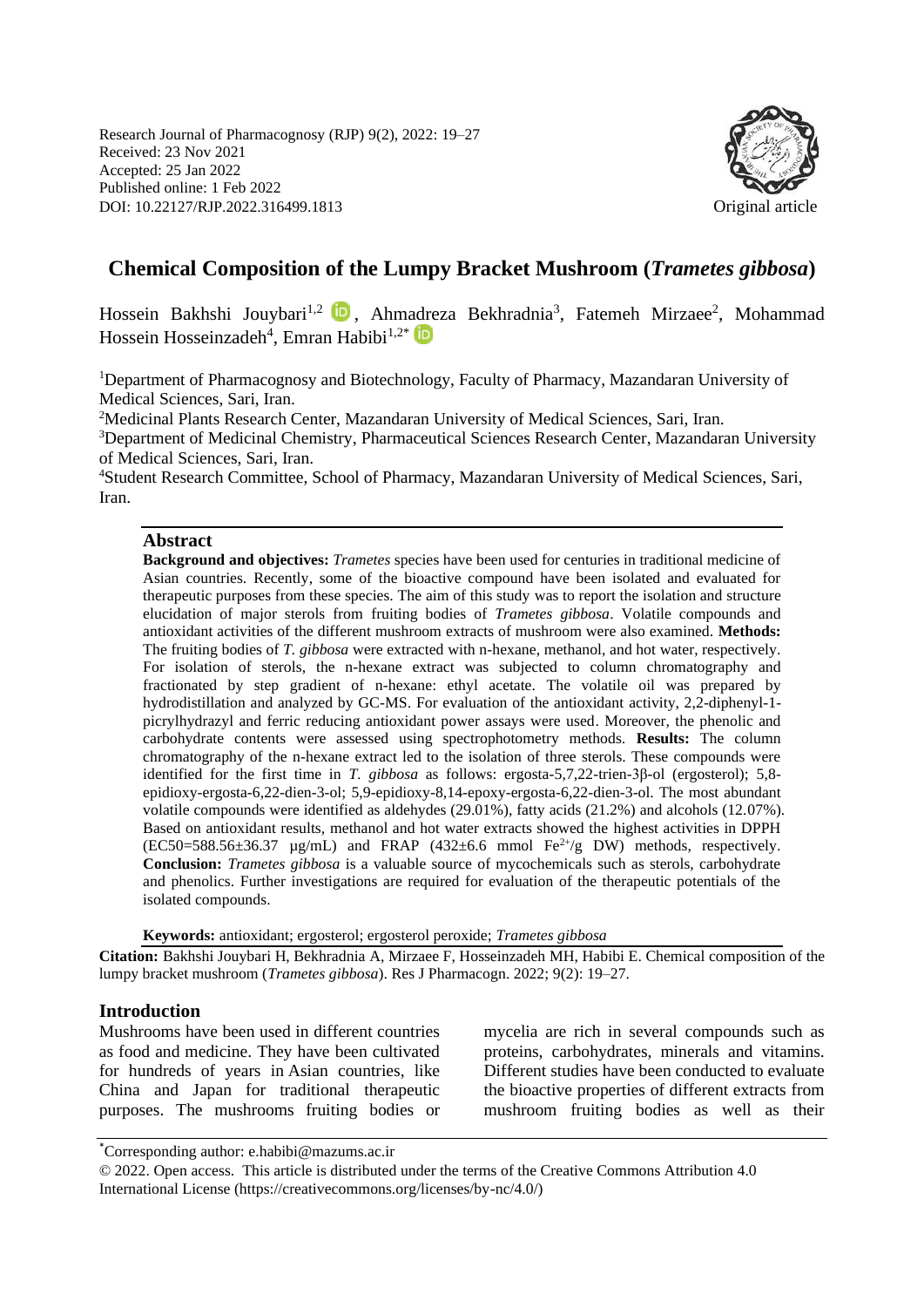secondary metabolites [1]. Various significant bioactive compounds such as polysaccharides, terpenoids, phenolic acids and fatty acids have been reported as the main bioactive metabolites in mushroom sources [2]. The genus *Trametes* (Basidiomycetes: Polyporaceae), includes nearly 60 species which are widely distributed throughout the world and are recorded to be used as food and medicine [3]. These species has attracted special medical attention in recent years due to multiple pharmacological activities [4]. They are widely used in traditional and folk medicine of the world for treatment of various diseases including cancer, hepatitis, rheumatoid arthritis, and infections of the respiratory, urinary and digestive tracts, which have been confirmed by pharmacological studies [3-5]. Many of the recent investigation are attributed to the immunomodulatory activities of *Trametes* species and the related active constituents such as polysaccharides [6].

*Trametes gibbosa*, (Pers.) Fr (basidiomycete), commonly known as 'lumpy bracket' is a polypore mushroom which grows on dead woods [5]. It is widely distributed in Europe and Asia, with different therapeutic potential [7]. This mushroom has been used in traditional Chinese medicine for different therapeutic activities [8]. Recent studies have revealed the potential immunomodulatory, antiviral, antitumor, anti-oxidant, anti-inflammatory, antimicrobial and neuroprotective activities of *T. gibbosa* [3,9-11]. A vast spectrum of these biological activities is associated with the components such as polysaccharides, steroids and phenolics [3,5,6,11]. The aim of this study was isolation and structure elucidation of major sterols from fruiting bodies of *T. gibbosa* by chromatographic and spectroscopic methods. Moreover, the volatile oil composition, antioxidant activity, total phenol and carbohydrate contents were also determined.

#### **Material and Methods Ethical consideration**

This study was approved by ethic committee of Mazandaran University of Medical Sciences (IR.MAZUMS.REC.1397.67). All investigators have considered ethics of biosafety throughout the research.

# **Chemicals**

n-Hexane, methanol, ethyl acetate, gallic acid,

2,2-diphenyl-1-picrylhydrazyl (DPPH), 2, 4, 6 tripyridyl-s-triazine (TPTZ), phenol, and vanillin were purchased from Sigma Aldrich (USA). Silica gel (35-70 and 230-400 Mesh) for column chromatography, TLC silica gel G F254 plates, and D-glucose were purchased from Merck (Germany). All other chemicals and solvents used in this work were of the highest grade commercially available.

### **General experimental procedures**

The <sup>1</sup>H nuclear magnetic resonance (NMR) (400 MHz) and  $^{13}$ C NMR (100 MHz) spectra were recorded on a Bruker Avance 500 DRX (Karlsruhe, Germany) spectrometer using tetramethylsilane as internal standard. Chemical shifts were reported in parts per million (ppm) scale and coupling constants (J) were expressed in Hertz, (s, singlet; d, doublet; dd, double doublet; m, multiplet). The multiplicity of  $^{13}C$ NMR was determined as DEPT.

### **Fungal material**

The *T. gibbosa* fruiting bodies were collected in 2019 from the Caspian forest located in North of Iran, Mazandaran province. The mushroom was identified by Saeed Ali Mousazadeh (Agriculture and Resource Research Center, Mazandaran, Iran). The voucher specimen (MAZ-B3-0101-001) was deposited at the Herbarium of Mazandaran University of medical sciences.

# **Extraction**

The mushrooms were dried at  $40^{\circ}$ C for 48 hours, and smashed into small particles. The materials were extracted by maceration method with nhexane, and methanol at room temperature sequentially. The remaining residue was submitted to hot water extraction at 90 °C for 6 h. After filtration, the extracts were concentrated under reduced pressure with rotary evaporator.

### **Isolation of sterols**

The n-hexane extract was subjected to silica gel column chromatography  $(5\times15 \text{ cm}, 35-70 \text{ mesh})$ with mobile phases consisting of n-hexane: EtOAc (10:0 to 0:10) to give 11 fractions.

Subsequently, the fractions number 7 and 9 were submitted to silica gel  $(1\times40 \text{ cm}, 230-400 \text{ mesh})$ column with n-hexane: EtOAc (10:0 to 7:3) as the mobile phase. Finally, the pure compounds 1, 2, and 3 were isolated. For detection of sterols in the collected fractions, the vanillin indicator was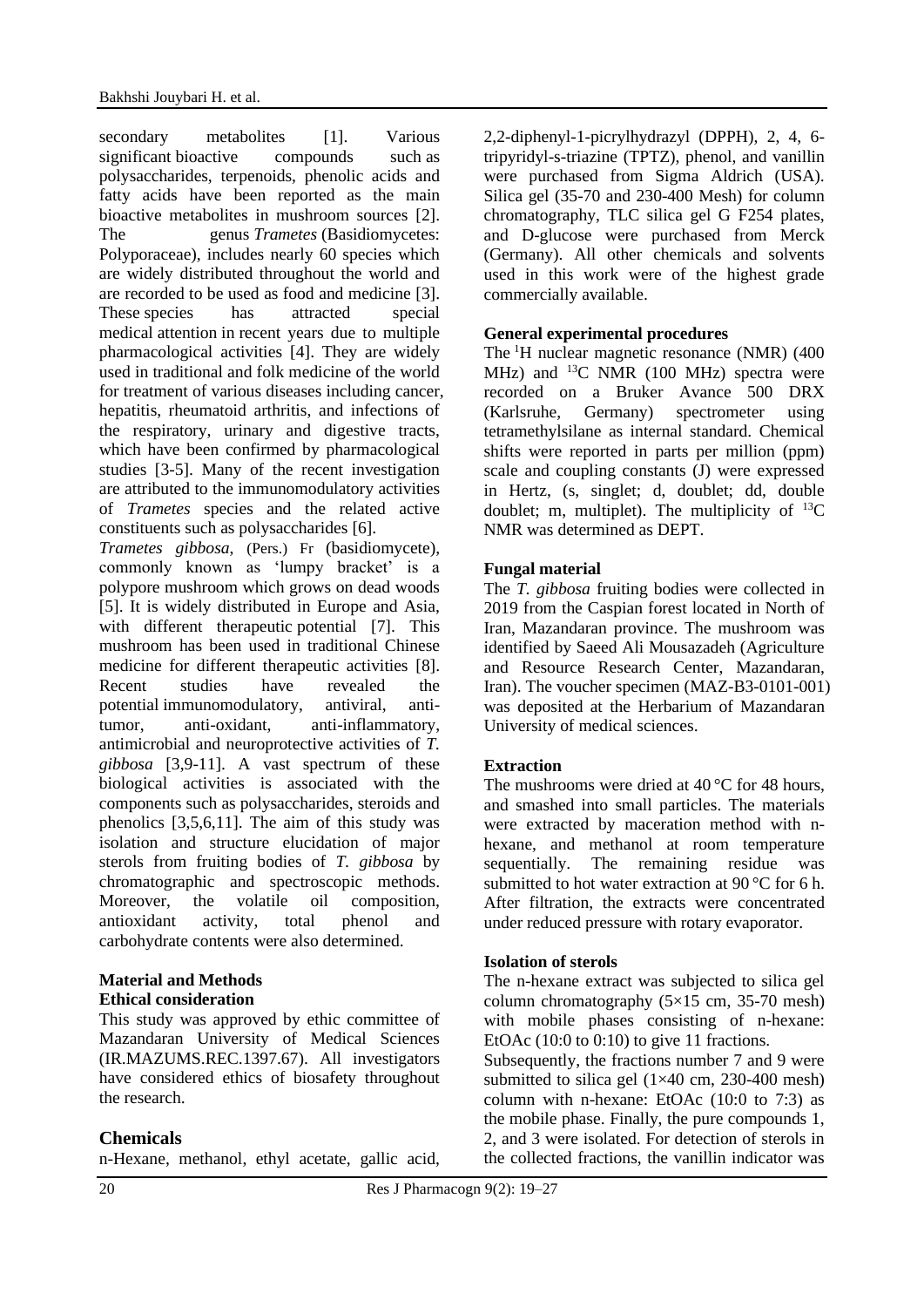used. Each fraction was checked by TLC plates precoated with silica gel F254 (vanillin as an indicator, n-hexane: EtOAc (7:3) as the solvent reagent).

#### **Determination of total carbohydrates**

The total carbohydrate content of polysaccharide fractions were determined by phenol-sulfuric acid method [12]. To 50  $\mu$ L of the sample (100  $\mu$ g/mL) and glucose solution (5-100 µg/mL) as standard, the amount of 150 µL of 96% sulfuric acid was added. Then, 30 µL of 5% phenol in water was added immediately. Finally, the reaction mixture was incubated in water bath (90 °C) for 5 min. The absorbance of the test samples was measured at 490 nm. Calibration curve was prepared by standard concentrations of D-glucose.

#### **Determination of total phenolics content**

The total phenolics content of the extracts were determined by Folin-Ciocalteu methods. The calibration curve was plotted using different concentrations of gallic acid (6.25-200 μg/mL). The total phenolic contents were expressed as milligrams of gallic acid equivalents (GAEs) per gram of dried extract [13].

#### **Determination of Antioxidant Capacity DPPH assay**

DPPH (2,2-diphenyl-1-picrylhydrazyl) assay is a common method to evaluate the radicalscavenging activity of chemicals. The dark purple color of DPPH (in the stable form) will be lost when it is reduced by antioxidants.

The hydrogen donating or radical scavenging ability of the n-hexane, methanol and hot water extracts of *T. gibbosa* fruiting bodies was measured as follow:

The amount of 1.5 mL of 0.15 mM DPPH in methanol was added to 1.5 mL of different concentration of the extract and ascorbic acid as the standard compound. Then the mixtures were incubated at room temperature in the dark for 30 min. Finally, the absorbance was measured at 517 nm. The percentage of inhibition of DPPH radical was calculated according to the following formula:

#### Scavenging rate=  $((A_0 - A_s)/A_0) \times 100$

Where  $A_0$  and  $A_s$  are the absorbance of DPPH solution without sample and the absorbance of sample with DPPH, respectively. Finally, the  $EC_{50}$  value and the concentration of the sample

Chemical composition of *Trametes gibbosa*

required to scavenge 50% of DPPH free radical were calculated according to the standard curve [14].

### **FRAP assay**

The determination of total antioxidant activity was done by FRAP assay (ferric reducing antioxidant power), with modification of Benzie and Strain method [15]. The FRAP colorimetric method is based on reduction of Fe (III). Reduction of colorless ferric-tripyridyltriazine produces blue-colored complex (ferroustripyridyltriazine). The working FRAP reagent was prepared daily by mixing 10 volume of 300 mM acetate buffer  $(3.1 \text{ g } C_2H_3NaO_2.3H_2O$  and 16 mL  $C_2H_4O_2$ ), pH 3.6, with 1 volume of 10 mM TPTZ (2, 4, 6-tripyridyl-s-triazine) solution in 40 mM HCl, and with 1 volume of 20 mM FeCl<sub>3</sub>.6H<sub>2</sub>O solution. Plant extracts  $(150 \mu L)$ were allowed to react with 2850 μL of the FRAP solution for 30 min at 37 °C in the dark condition. The absorbance was measured at 593 nm. The results were expressed as mM Fe (II)/g dry mass and ascorbic acid was used as the standard [16].

### **Volatile compounds extraction and chemical analysis**

The fruiting bodies of the *T. gibbosa* were frozen at -20 °C. After thawing, they were cut into small pieces. The volatile compounds were obtained by hydrodistillation using a Clevenger type apparatus for 4 h with 2 mL of pentane for trapping. After hydrodistillation, the volatile fraction was dried over anhydrous sodium sulfate and concentrated to a small volume for GC-MS analysis [17].

The GC-MS analysis was carried out on an Agilent 6890 with a BPX-5 MS capillary column  $(30 \text{ m} \times 0.25 \text{ mm})$  i.d., 0.25 mm). The temperature gradient started at 50 °C, held for 5 min, and programmed to 240 °C at 3 °C/min, then elevated to 300 °C at 15°C/min, held for 3 min; the sample injection temperature was 250 °C. Helium was used as the carrier gas at a flow rate of 0.5 mL/min in split mode (1:35). MS interface temperature: 220 °C; MS mode: EI; detector voltage: 70 eV; mass range: 40 to 500 u.

### **Results and Discussion**

The concentrated extracts obtained from nhexane yielded 18 g (1.48%). The chromatography of the n-hexane extract from *T.*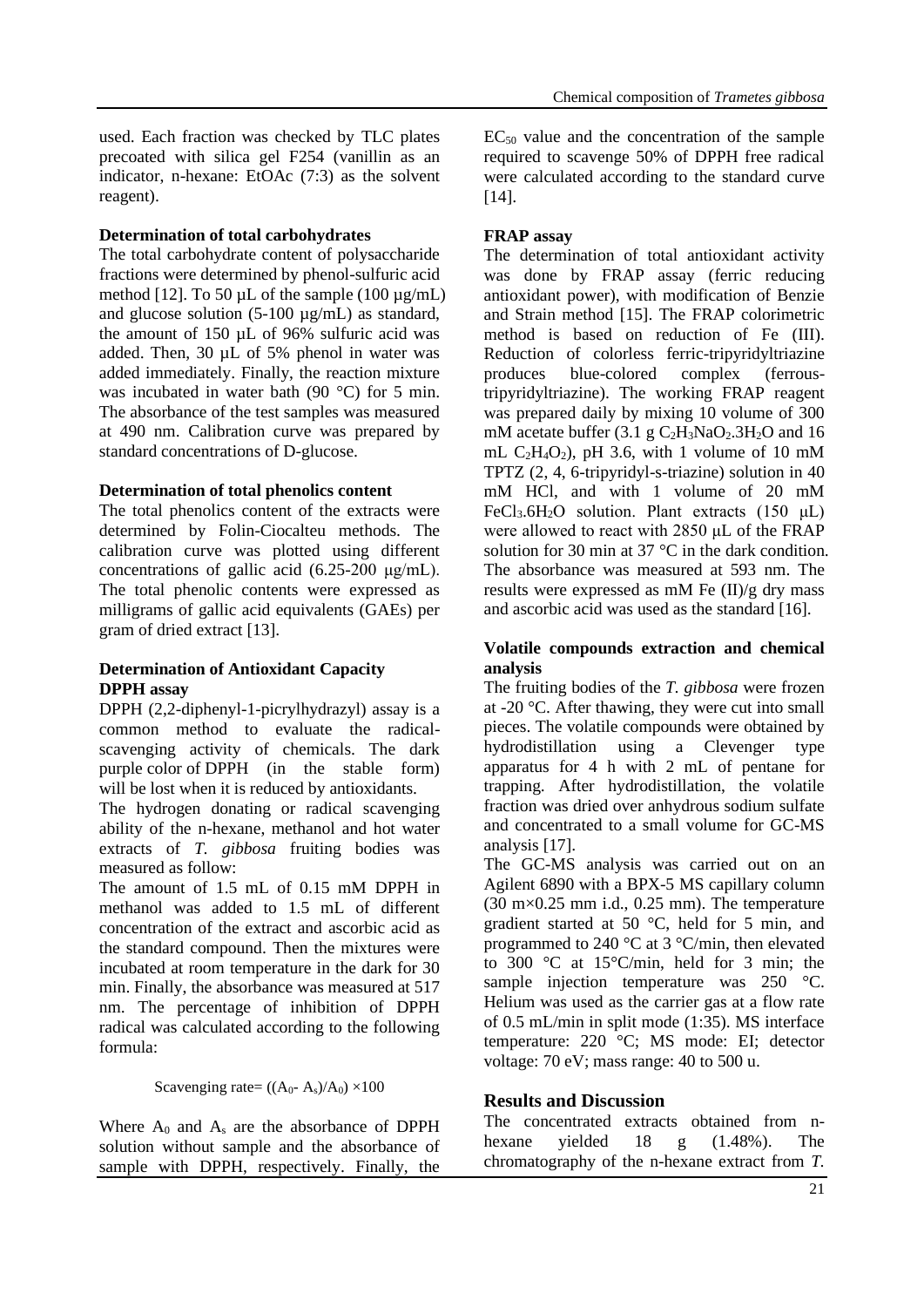*gibbosa* led to the isolation of ergosta-5,7,22 trien-3β-ol (ergosterol, compound 1); 5,8 epidioxy-ergosta-6,22-dien-3-ol (ergosterol peroxide, compound 2); 5,9-epidioxy-8,14 epoxy-ergosta-6,22-dien-3-ol (compound 3). The pure compounds 1, 2, and 3 weighted 71, 3.8, and 1.4 mg, respectively. The chemical structures are shown in Figure 1.

Compound 1, ergosterol: The isolated compound was a white crystalline substance. It was not visible on TLC plates under UV light  $(\lambda = 254)$ and 365 nm) and became visible after exposure to vanillin-sulfuric acid spray reagent (black spot). <sup>1</sup>H-NMR (400 MHz, CDCl<sub>3</sub>) δ: 0.67 (3H, s, H18), 0.83 (3H, s, H19), 0.86 (3H, d, *J* = 6.4 Hz, H26), 0.87 (3H, d, *J* = 6.4 Hz, H27), 0.92 (3H, d, *J*=6.4 Hz, H28), 1.07 (3H, d, *J*= 6.8, H21), 3.67 (1H, m, H3), 5.22 (1H, dd, H22), 5.25 (1H, dd, H23), 5.42 (1H, d, *J*=8.4, H7), 5.60 (1H, d, *J*=8.4, H6). <sup>13</sup>C NMR (100 MHz, CDCl3**)** is shown in Table l. Compound 2, 5,8-epidioxy-ergosta-6,22-dien-3 ol: the isolated compound was a white crystalline substance. It was not visible on TLC plates under UV light ( $\lambda$  = 254 and 365 nm) and was visible after exposure to vanillin-sulfuric acid spray reagent (black spot). <sup>1</sup>H-NMR (400 MHz, CDCl<sub>3</sub>) δ: 0.81 (3H, d, *J* = 6.8 Hz, H26), 0.83 (1H, s, H18), 0.84 (3H, d, *J* = 6.8 Hz, H27), 0.87 (1H, s, H19), 0.95 (3H, d, *J*= 6.8 Hz, H28), 1.0 (3H, d, *J*=6.8, H21), 4.0 (1H, m, H3), 5.18 (1H, dd, *J*=15.6, H22), 5.24 (1H, dd, *J*=15.6, H23), 6.27 (1H, d, *J*=8.4, H7), 6.53 (1H, d, *J*=8.4, H6). <sup>13</sup>C NMR (100 MHz, CDCl3**)** is shown in Table l.

Compound 3; 5,9-epidioxy-8,14-epoxy-ergosta-6,22-dien-3-ol: the isolated compound was a white crystalline substance. It was not visible on TLC plates under UV light  $(\lambda = 254$  and 365 nm) and was visible after exposure to vanillin-sulfuric acid spray reagent (black spot).  $H-MMR$  (400) MHz, CDCl3) δ: 0.81 (3H, d, *J* = 6.8 Hz, H26), 0.84 (3H, d, *J* = 6.8 Hz, H27), 0.94 (3H, d, *J*= 6.8 Hz, H28), 0.92 (1H, s, H18), 1.0 (3H, d, *J*=6.8, H21), 1.19 (1H, s, H19), 4.05 (1H, m, H3), 5.16 (1H, dd, *J*=15.2, H22), 5.25 (1H, dd, *J*=15.2, H23), 5.58 (1H, d, *J*=9.6, H6), 5.92 (1H, d, *J*=9.6, H7). <sup>13</sup>C NMR (100 MHz, CDCl3**)** is shown in Table l.

A total of 30 chemical compounds were characterized with GC–MS analysis of *T. gibbosa* volatile fraction which represened 82.84% of the total volatiles. The volatile compounds were categorized into five major chemical classes of aldehydes, alcohols, ketones, terpenoids and

fatty acids. The most abundant compounds were identified as aldehydes (29.01%) and fatty acids (21.2%) (Table 2).

Table 1. <sup>13</sup>C NMR spectral data of compounds 1-3 from *Trametes gibbosa* at 100MHz in CDCl<sup>3</sup>

| Position of C  | Compound 1 | Compound 2 | Compound 3 |
|----------------|------------|------------|------------|
| 1              | 38.41      | 34.71      | 27.65      |
| $\overline{c}$ | 31.96      | 30.12      | 30.80      |
| 3              | 70.45      | 66.46      | 66.03      |
| $\overline{4}$ | 40.83      | 36.94      | 33.65      |
| 5              | 139.82     | 82.20      | 85.83      |
| 6              | 119.63     | 135.45     | 135.62     |
| 7              | 116.32     | 130.76     | 128.71     |
| 8              | 141.39     | 79.46      | 63.81      |
| 9              | 46.28      | 51.08      | 86.92      |
| 10             | 36.98      | 36.97      | 51.58      |
| 11             | 22.73      | 20.65      | 19.78      |
| 12             | 39.11      | 39.36      | 33.35      |
| 13             | 44.58      | 44.58      | 40.28      |
| 14             | 54.59      | 51.70      | 75.23      |
| 15             | 23.02      | 23.42      | 27.22      |
| 16             | 28.33      | 28.67      | 26.43      |
| 17             | 55.76      | 56.20      | 55.67      |
| 18             | 12.08      | 12.90      | 15.53      |
| 19             | 16.32      | 18.21      | 15.62      |
| 20             | 40.47      | 39.77      | 39.19      |
| 21             | 17.64      | 20.90      | 21.01      |
| 22             | 132.00     | 135.23     | 134.72     |
| 23             | 135.60     | 132.32     | 132.86     |
| 24             | 42.86      | 42.79      | 42.89      |
| 25             | 33.12      | 33.09      | 33.0       |
| 26             | 19.99      | 19.67      | 19.60      |
| 27             | 19.68      | 19.98      | 19.90      |
| 28             | 21.14      | 17.59      | 17.67      |

For determination of the total sugar content, the standard curve of glucose was obtained according to phenol-sulfuric acid method. Based on the standard curve, the total sugar content of hot water extract was obtained to be 90.43±2.1g/100 g dry weight.

The concentration of phenolics in the extracts, expressed as mg of GAEs per mg of extract, was dependent on the solvent used in the extraction, as shown in Table 3. Phenolic compounds were not observed in n-hexane extract of *T. gibbosa*. The hot water extract showed a higher phenolic content compared to the methanol extract.

Ferric reducing ability of different extracts from *T. gibbosa* is illustrated in Table 3. The antioxidant activities were expressed as mmol Fe(II) equivalent/g sample in dry weight.

The DPPH free radical scavenging activity of the extracts is shown in Table 3. The methanol extract showed the highest DPPH free radical activity (lowest  $EC_{50}$ ) while the n-hexane extract demonstrated the lowest activity (highest  $EC_{50}$ ).  $EC_{50}$  value of ascorbic acid (as standard) was  $14.3 \pm 1.08 \,\mu g/mL$ .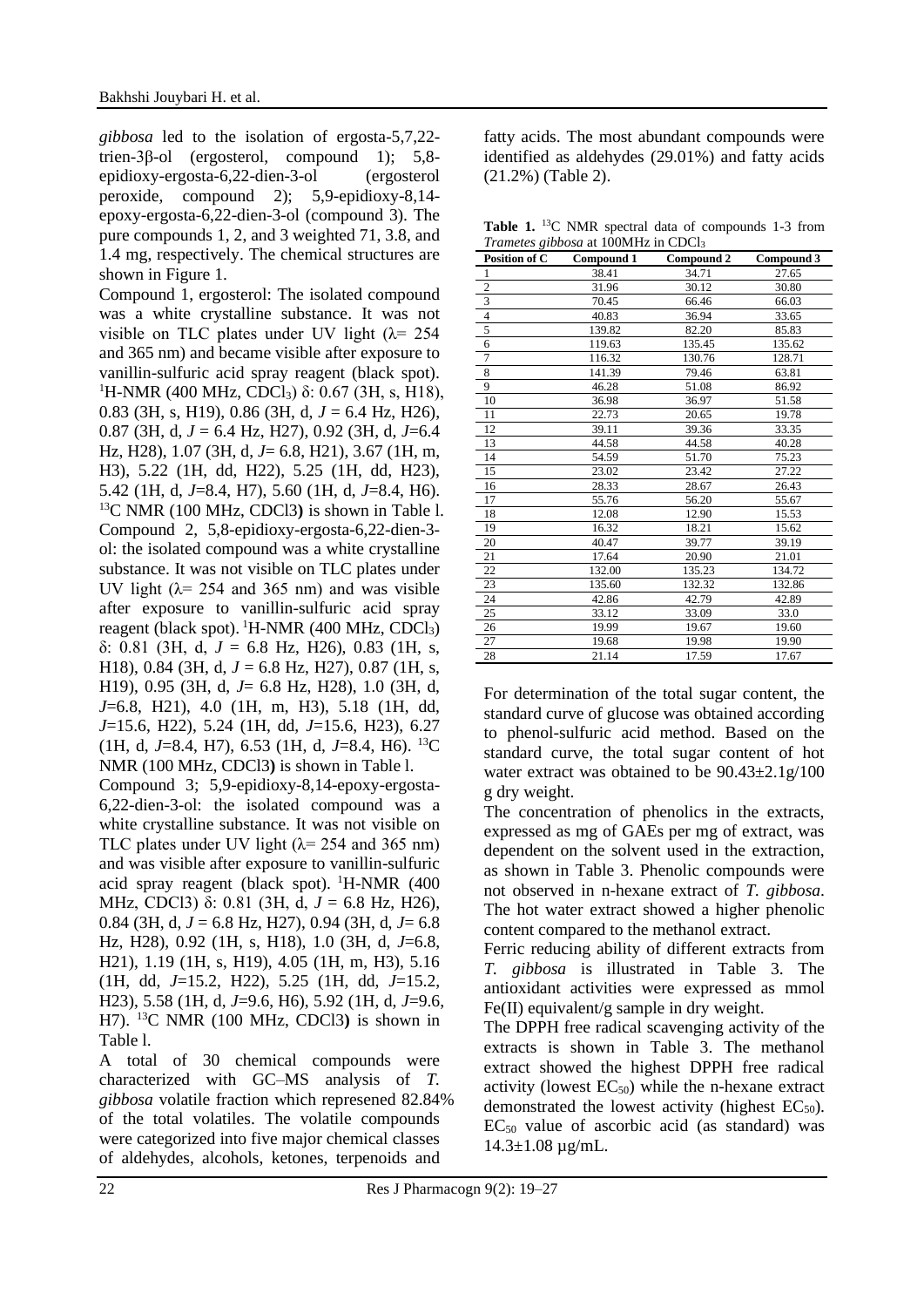

**Figure 1.** The chemical structures of the compounds isolated from *Trametes gibbosa*

| Table 2. The volatile constituents of Trametes gibbosa fruiting bodies |  |  |  |
|------------------------------------------------------------------------|--|--|--|
|                                                                        |  |  |  |

| NO.            | <b>Compounds</b>               | <b>Reported KI</b> | <b>Calculated KI*</b> | Percentage | <b>Chemical class</b>   |
|----------------|--------------------------------|--------------------|-----------------------|------------|-------------------------|
| 1              | Hexanal                        | 808                | 800                   | 9.42       | Aldehyde                |
| $\overline{2}$ | Furfural                       | 843                | 836                   | 0.34       | Heteroaromatic aldehyde |
| $\mathfrak{Z}$ | 1-Hexanol                      | 874                | 867                   | 3.00       | Alcohol                 |
| $\overline{4}$ | 2-Heptanone                    | 896                | 888                   | 0.75       | Ketone                  |
| $\mathfrak s$  | Heptanal                       | 910                | 903                   | 0.36       | Aldehyde                |
| 6              | Benzaldehyde                   | 976                | 969                   | 1.52       | Aldehyde                |
| $\overline{7}$ | 1-Octene-3-one                 | 985                | 978                   | 0.36       | Ketone                  |
| 8              | 1-Octene-3-ol                  | 988                | 980                   | 7.92       | Alcohol                 |
| 9              | 2-Pentylfuran                  | 995                | 988                   | 11.33      | Heteroaromatic          |
| 10             | Octanal                        | 1012               | 1000                  | 0.65       | Aldehyde                |
| 11             | 3-Ethyl-2-methyl-1,3-hexadiene | 1042               | 1035                  | 1.11       | Hydrocarbon             |
| 12             | Trans-2-Octenal                | 1069               | 1062                  | 3.00       | Aldehyde                |
| 13             | 1-Octanol                      | 1079               | 1072                  | 1.15       | Alcohol                 |
| 14             | Nonanal                        | 1114               | 1106                  | 1.87       | Aldehyde                |
| 15             | Trans-2-Nonenal                | 1172               | 1163                  | 1.04       | Aldehyde                |
| 16             | Decanal                        | 1216               | 1207                  | 0.50       | Aldehyde                |
| 17             | 2,4-Trans, trans-Nonadienal    | 1231               | 1222                  | 0.98       | Aldehyde                |
| 18             | 2E-Decanal                     | 1274               | 1265                  | 1.16       | Aldehyde                |
| 19             | Nonanoic acid                  | 1283               | 1274                  | 0.68       | Fatty acid              |
| 20             | 2-Undecanone                   | 1301               | 1292                  | 4.62       | Ketone                  |
| 21             | 2E, 4Z-Decadienal              | 1308               | 1298                  | 0.72       | Aldehyde                |
| 22             | Undecanal                      | 1317               | 1308                  | 0.34       | Aldehyde                |
| 23             | 2E, 4E-Decadienal              | 1333               | 1324                  | 5.10       | Aldehyde                |
| 24             | 2-Undecenal                    | 1376               | 1367                  | 1.44       | Aldehyde                |
| 25             | Tetradecanal                   | 1623               | 1611                  | 0.57       | Aldehyde                |
| 26             | Cadalene                       | 1691               | 1680                  | 0.35       | Terpenoid               |
| 27             | n-Pentadecanoic acid           | 1878               | 1865                  | 8.55       | Fatty acid              |
| 28             | Farnesyl acetone               | 1915               | 1902                  | 2.04       | Terpenoid               |
| 29             | Palmitic acid                  | 1976               | 1966                  | 11.37      | Fatty acid              |
| 30             | Palmitic acid ethyl ester      | 2000               | 1986                  | 0.60       | Fatty acid ethyl ester  |
|                | <b>Total identified</b>        |                    |                       | 82.84      |                         |

\* : Kovats index

| Table 3. The total phenolics content and antioxidant activity of different extracts from Trametes gibbosa |
|-----------------------------------------------------------------------------------------------------------|
|-----------------------------------------------------------------------------------------------------------|

| <b>Samples</b>    | <b>Total phenolics content</b><br>$(mg \, GAEs/g \, of \, dry)$<br>weight) | Ferric reducing antioxidant power<br>assay<br>(mmol $\text{Fe}^{2+}$ equivalent/ g dry<br>weight) | <b>DPPH</b> radical scavenging assay<br>$(EC_{50}$ value, $\mu\Omega$ /mL) |
|-------------------|----------------------------------------------------------------------------|---------------------------------------------------------------------------------------------------|----------------------------------------------------------------------------|
| n-Hexane extract  | n. d.                                                                      | $208.5 + 17.7$                                                                                    | $2505.0 + 40.1$                                                            |
| Methanol extract  | $44.78 \pm 1.48$                                                           | $317.1 + 32.1$                                                                                    | $588.5 \pm 36.37$                                                          |
| Hot water extract | $96.16 \pm 0.68$                                                           | $432.0 + 6.6$                                                                                     | $702.9 + 39.6$                                                             |
| Ascorbic acid     |                                                                            | $1542.0 \pm 8.3$                                                                                  | $14.3 \pm 1.08$                                                            |

Each value is expressed as means  $\pm$  standard deviation (n = 3); n. d.= not detected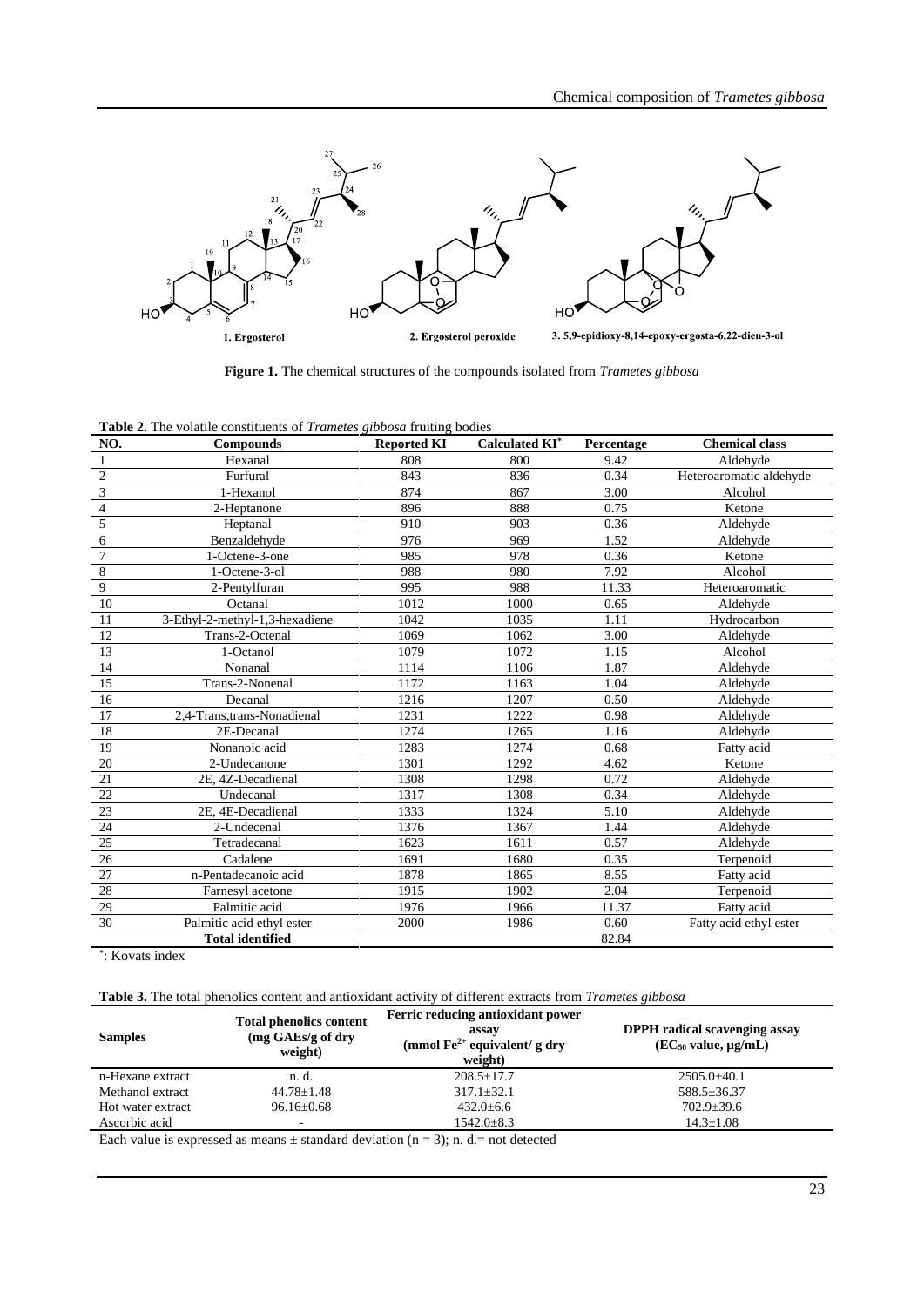The genus *Trametes* contains diverse chemical compounds which it them rather interesting to evaluate the related therapeutic effects and to perform pharmacological studies. The major chemical compounds such as steroids, polysaccharides, fatty acids and phenolics are detected in *Trametes* species [4,18,19].

Ergosterol is one of the major chemical components in medicinal mushroom and one of the primary compounds for synthesizing vitamin D [20].

The fungal steroids are mainly in the form of sterol-type compounds such as ergosterol, ergosterol peroxide, sitosterol and campesterol [21].

In the present study, chemical investigation of the n-hexane extract from the fruiting bodies of *T. gibossa*, led to the isolation of ergosterol and two ergosterol derivatives (5,8-epidioxy-ergosta-6,22 dien-3-ol and 5,9-epidioxy-8,14-epoxy-ergosta-6,22-dien-3-ol). The structures were identified by the analysis of the  $^1$ H-NMR and  $^{13}$ C-NMR spectra which were confirmed by the data published earlier [18, 22-24].

Recently, several investigations have been done for identification and isolation of *Trametes* chemical compounds especially their sterol constituents. Different types of ergostanes and lanostanes, the common sterols in *Trametes* species, are detected in the related genus. Based on our previous study, column chromatography of the nonpolar extracts (n-hexane, chloroform) from *T. versicolor* fruiting bodies*,* yielded different ergosterol derivatives including ergosterol peroxide [18]. Similarly, Borlagdan et al. isolated several sterols such as ergosterol, ergosterol peroxide and a mixture of stellasterol in the dichloromethane fraction of *T. versicolor* by chromatographic method [25]. The ergosterol peroxide, 7,22-ergostadien-3β-ol and trametenolic acid B were also detected in nhexane fraction of *T. versicolor* [26]. In another study, Mayaka et al., detected several types of ergosterol from *T. elegans* fruiting bodies. The compounds were isolated from the ethyl acetate fraction of the mushroom and identified based on NMR spectroscopic data [27].

Considering the recent studies, ergosterol derivatives possess significant antitumor, antioxidant, anti-inflammatory [28] and immunomodulatory activities [20]. It has been reported that ergosterol peroxide inhibits TPA- induced inflammation and tumor promotion in mice [29]. Takei et. al, reported that two ergosterol peroxide (5a,8a-epidioxy-22E-ergosta-6, 22-dien-3b-ol), inhibited the growth of some cancer cells and induced apoptosis in HL60 human leukaemia cells [30]. Based on Zhang et al., ergosterol isolated from *Leucocalocybe mongolica* mushroom*,* decreased the growth of HeLa, MCF-7 and HepG2 cell lines via increasing BAX protein expression and a decrease in VEGF and Bcl-2 protein expression [31].

It has been reported that the isolated ergosterol from *Grifola frondosa* exhibited antioxidant activity and inhibited the cyclooxygenase enzymes COX-1 and COX-2 [32]. Based on Mei et al., sterols isolated from the fruiting bodies of *Ganoderma sinense* exhibited inhibitory activities against NO production [33].

It has been demonstrated that two sterols from *Leucocalocybe mongolica* mushroom could effectively enhanced the immunity in H22 tumor infected mice via increasing the serum cytokines including TNF- $\alpha$ , IFN- $\gamma$ , IL-2 and IL-6 [20].

Based on the GC-MS results of the present study, a range of volatile compounds, including aldehydes, alcohols, ketones, terpenoids and fatty acids were found in *T. gibbosa* fruiting bodies. The alcoholic compound, 1-octene-3-ol, was detected dominantly in the essential oil composition of this mushroom. This compound was also found in high proportion in *T. gibbosa* fruiting bodies that were collected from Gottingen, Germany, some oyster mushrooms and other fungal species such as *Schizophyllum commune* and *Phlebia radiate* [34].

The substantial component of mushroom volatiles includes a series of  $C_8$  compounds, especially 1-octen-3-ol which is one of the important factors in mushroom flavor. This compound could be considered as biologically active with considerable antioxidant activity [35]. In the present study, a numbers of acidic compounds were also detected in a large amount in the volatiles of *T. gibbosa* which was consistent with the result of Ma et al., whom investigated the volatile oil compositions of *Trametes suaveolens* with the same method [36]. The present results indicated that the hot water extract from *T. gibbosa* fruiting bodies possess high carbohydrate content. Edible mushrooms contain considerable amount of carbohydrate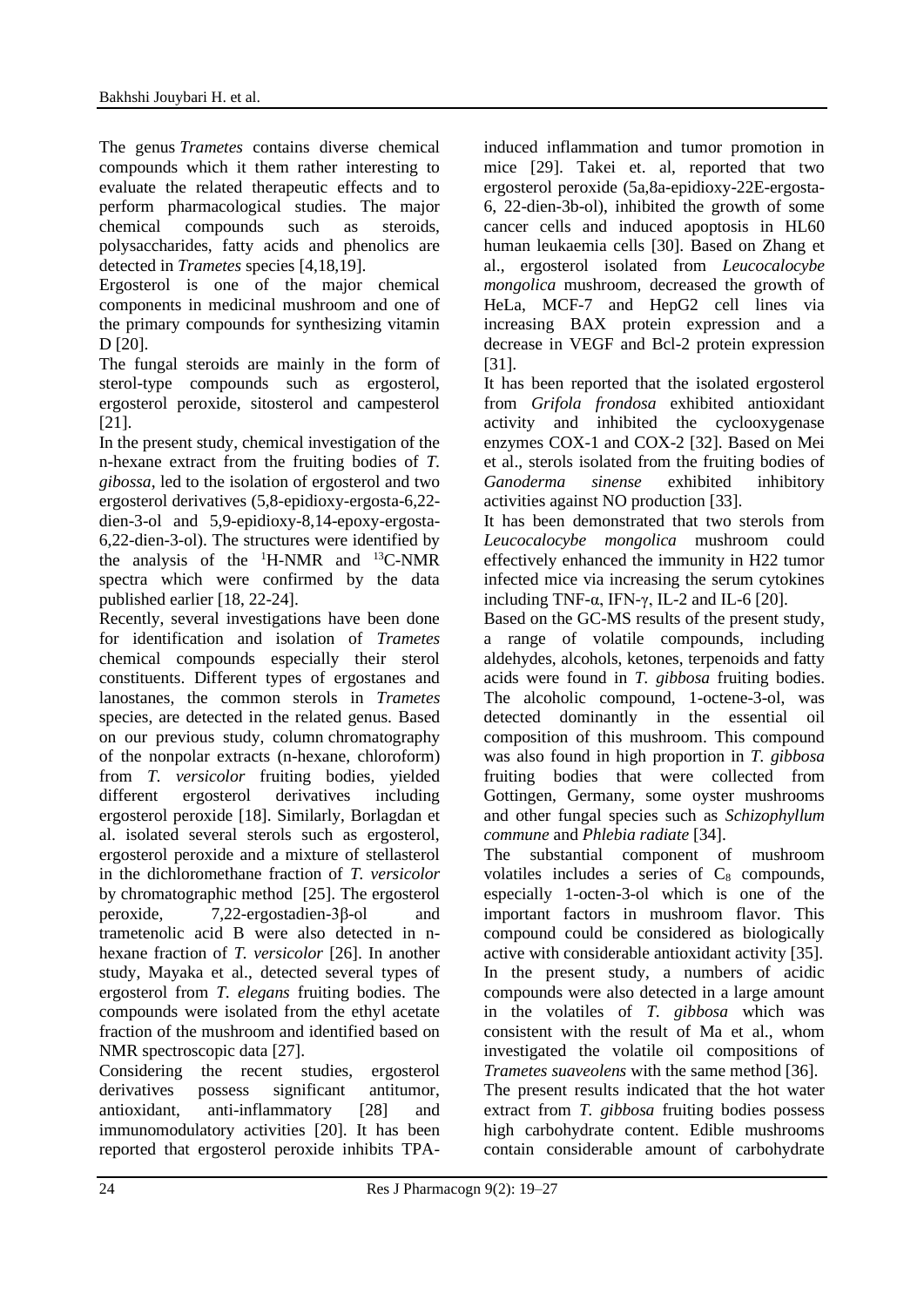constituents which are mainly in the form of polysaccharides. These compounds have been widely used in medicine due to their bioactivities especially the anticancer and immunomodulatory properties [37].

In the present study, the spectrophotometric analysis of different extract from *T. gibbosa* fruiting bodies, revealed the high content of phenolics in the hot water extract with the total amount of 96.16±0.68 mg gallic acid equivalents per gram of dried extract. Moreover, this extract showed more considerable reducing activity (FRAP), but it was observed that the radical scavenging activity (DPPH) was higher in methanol the extract. Based on the recent findings, antioxidant compounds such as polyphenols may be more efficient reducing agents for ferric iron but some may not scavenge DPPH free radicals as efficiently due to steric hindrance [38]. Similarly, Gan et. al, reported that there was a positive correlation between the presence of phenolics content and antioxidant activity in *Agaricus* mushroom different extracts (aqueous and ethanol). They also observed that the ethanol extract showed the lowest  $EC_{50}$  value [39]. This was also in accordance with the result of Cheung et al., who investigated the antioxidant activity and total phenolics of edible mushroom extracts of *Lentinus edodes* and *Volvariella volvacea* [40].

# **Conclusion**

The study was the first attempt to isolate the chemical compounds from *T. gibbosa* fruiting bodies. Based on the results, *T. gibbosa* mushroom is a valuable source of mycochemicals such as sterols, carbohydrate and phenolics. Further investigations are required for evaluation of the therapeutic potentials of the isolated compounds.

# **Acknowledgments**

We would like to acknowledge Mazandaran University of Medical Sciences for the help and support of this work.

# **Author contributions**

Emran Habibi and Ahmadreza Bekhradnia designed and supervised the study; Fatemeh Mirzaee prepared the manuscript; Hossein Bakhshi Jouybari performed the experiments and analyzed the data; Mohammad Hossein Hosseinzadeh performed the experiments.

### **Declaration of interest**

The authors declare that there is no conflict of interest. The authors alone are responsible for the accuracy and integrity of the paper content.

### **References**

- [1] Rathee S, Rathee D, Rathee D, Kumar V, Rathee P. Mushrooms as therapeutic agents. *Rev Bras Farmacogn*. 2012; 22(2): 459–474.
- [2] Taofiq O, Martins A, Barreiro MF, Ferreira IC. Anti-inflammatory potential of mushroom extracts and isolated metabolites. *Trends Food Sci Technol*. 2016; 50: 193–210.
- [3] Knežević A, Stajić M, Sofrenić I, Stanojković T, Milovanović I, Tešević V, Vukojević J. Antioxidative, antifungal, cytotoxic and antineurodegenerative activity of selected *Trametes* species from Serbia. *PLoS One*. 2018; 13(8): 1–18.
- [4] Knežević A, Živković L, Stajić M, Vukojević J, Milovanović I, Spremo-Potparević B. Antigenotoxic effect of *Trametes* spp. extracts against DNA damage on human peripheral white blood cells. *Sci World J* 2015; Article ID 146378.
- [5] Zengin G, Karanfil A, Uren MC, Kocak MS, Sarikurkcu C, Gungor H, Marie C, Picot N, Mahomoodally MF. Phenolic content, antioxidant and enzyme inhibitory capacity of two *Trametes* species. *RSC Adv*. 2016; 6(77): 73351–73357.
- [6] Doskocil I, Havlik J, Verlotta R, Tauchen J, Vesela L, Macakova K, Opletal L, Kokoska L, Rada V. In vitro immunomodulatory activity, cytotoxicity and chemistry of some central European polypores. *Pharm Biol*. 2016; 54(11): 2369–2376.
- [7] Kout J, Vlasák J. *Trametes gibbosa* (Basidiomycetes, Polyporales) in the USA and Canada. *Botany*. 2007; 85(3): 342–346.
- [8] Ma Y, Mao D, Geng L, Wang Z, Xu C. Production, fractionation, characterization of extracellular polysaccharide from a newly isolated *Trametes gibbosa* and its hypoglycemic activity. *Carbohydr Polym*. 2013; 96(2): 460–465.
- [9] Ga J, Kaviyarasana V. Antimicrobial and antioxidant properties of *Trametes gibbosa*  (pers) Fr. *J Pharm Res*. 2011; 4(11): 3939– 3942.
- [10] Teplyakova TV, Psurtseva NV, Kosogova TA, Mazurkova NA, Khanin VA, Vlasenko VA. Antiviral activity of polyporoid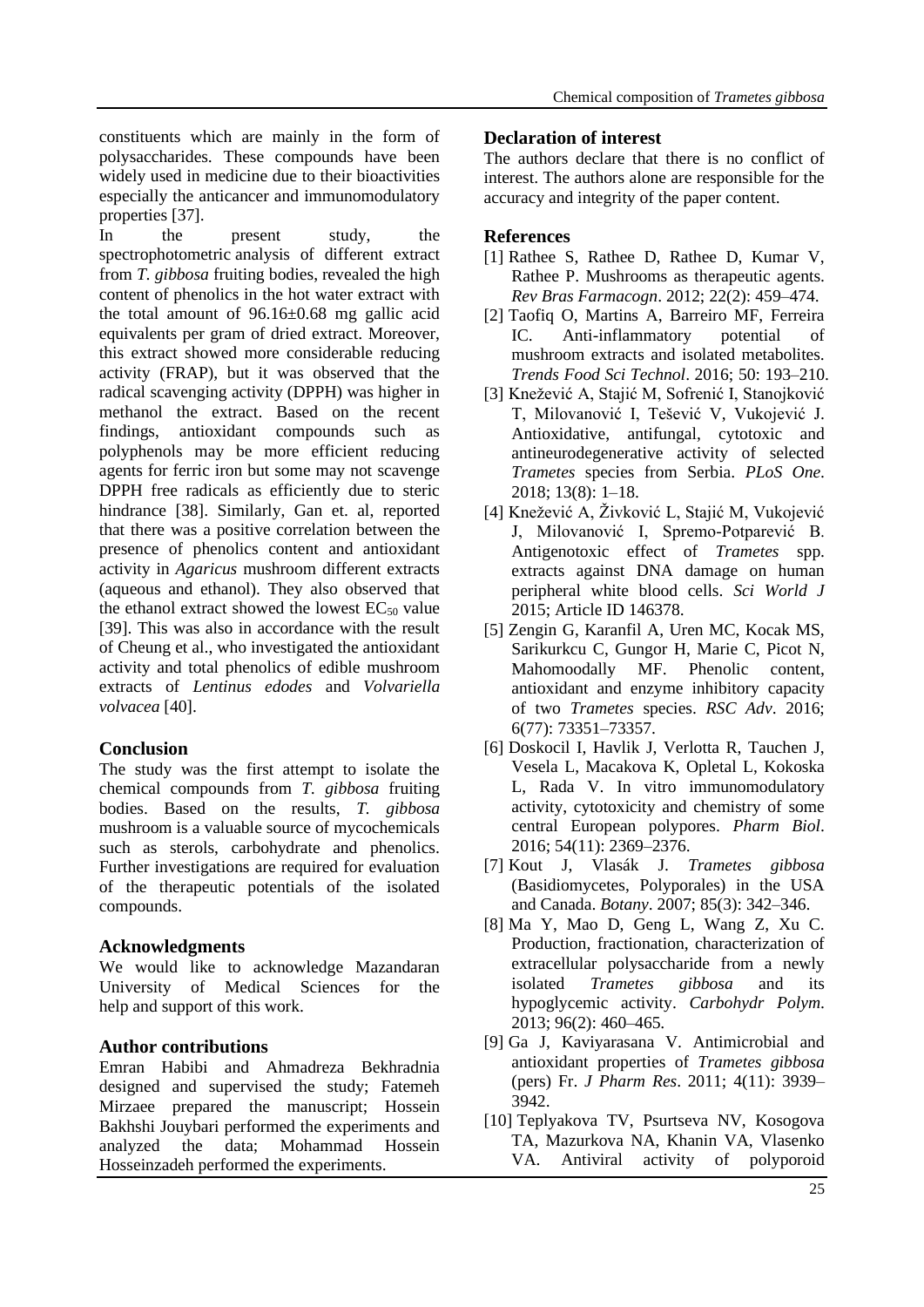mushrooms (higher Basidiomycetes) from Altai Mountains (Russia). *Int J Med Mushrooms*. 2012; 14(1): 37–45.

- [11] Czarnecki R, Grzybek J. Antiinflammatory and vasoprotective activities of polysaccharides isolated from fruit bodies of higher Fungi P. 1. Polysaccharides from *Trametes gibbosa* (Pers) Fr. (Polyporaceae). *Phytother Res*. 1995; 9(2): 123–127.
- [12] Masuko T, Minami A, Iwasaki N, Majima T, Nishimura SI, Lee YC. Carbohydrate analysis by a phenol–sulfuric acid method in microplate format. *Anal Biochem*. 2005; 339(1): 69–72.
- [13] Mirzaee F, Mohammadi H, Azarpeik S, Amiri FT, Shahani S. Attenuation of liver mitochondrial oxidative damage by the extract and desulfo glucosinolate fraction of *Lepidium perfoliatum* L. seeds. *S Afr J Bot*. 2021; 138: 377–385.
- [14] Shokrzadeh M, Bakhshi Jouybari H, Talebpour Amiri F, Ziar A, Habibpour P, Habibi E. Hepatoprotective activity of caspian saffron (*Crocus caspius* Fisch and Mey) flowers against CCl4-Induced acute liver injury in mice. *Res J Pharmacogn*. 2019; 6(3): 33–39.
- [15] Benzie IF, Strain JJ. The ferric reducing ability of plasma (FRAP) as a measure of "antioxidant power": the FRAP assay. *Anal Biochem*. 1996; 239(1): 70–76.
- [16] Shokrzadeh M, Hosseinpour M, Habibi E. Antioxidant and protective effect of hydroalcoholic extract of *Celtis australis* L. on CCl<sup>4</sup> induced hepatotoxicity. *Pharm Biomed Res*. 2018; 4(3): 26–31.
- [17] Ziegenbein FC, Hanssen HP, König WA. Secondary metabolites from *Ganoderma lucidum* and *Spongiporus leucomallellus*. *Phytochemistry*. 2006; 67(2): 202–211.
- [18] Habibi E, Sadat-Ebrahimi SE, Mousazadeh SA, Amanzadeh Y. Mycochemical investigation of the turkey tail medicinal mushroom *Trametes versicolor* (higher basidiomycetes): a potential application of the isolated compounds in documented pharmacological studies. *Int J Med Mushrooms.* 2015; 17(3): 255–265.
- [19] Muñoz-Castiblanco T, Mejía-Giraldo JC, Puertas-Mejía MA. *Trametes* genus, a source of chemical compounds with anticancer activity in human osteosarcoma: a systematic review. *J App Pharm Sci*. 2020; 10(10): 121– 129.
- [20] Zaki AH, Zahid MT, Haiying B. Bioactive compounds in *Leucocalocybe mongolica* pharmacological and therapeutic applications. *Preprints.* In press.
- [21] Das G, Shin HS, Leyva-Gómez G, Prado-Audelo MLD, Cortes H, Singh YD, Panda MK, Mishra AP, Nigam M, Saklani S, Chaturi PK, Martorell M, Cruz-Martins N, Sharma V, Garg N, Sharma R, Patra JK. *Cordyceps* spp.: a review on its immunestimulatory and other biological potentials. *Front Pharmacol*. 2021; Article ID 602364.
- [22] Shin Y, Tamai Y, Terazawa M. Chemical constituents of *Inonotus obliquus* IV: triterpene and steroids from cultured mycelia. *Eur J For Res*. 2001; 2(1): 27–30.
- [23] Takaishi Y, Uda M, Ohashi T, Nakano K, Murakami K, Tomimatsu T. Glycosides of ergosterol derivatives from *Hericum erinacens. Phytochemistry*. 1991; 30(12): 4117–4120.
- [24] Yaoita Y, Yoshihara Y, Kakuda R, Machida K, Kikuchi M. New sterols from two edible mushrooms, *Pleurotus eryngii* and *Panellus serotinus*. *Chem Pharm Bull*. 2002; 50(4): 551–553.
- [25] Borlagdan MS, Van A, Ragasa CY. Sterols from *Trametes versicolor*. *Res J Pharm Biol Chem Sci*. 2017; 8(2): 741–745.
- [26] Leliebre-Lara V, Fidalgo LM, Pferschy-Wenzig EM, Kunert O, Lima CN, Bauer R. In vitro antileishmanial activity of sterols from *Trametes versicolor* (Bres. Rivarden). *Molecules*. 2016; 21(8): 1045–1055.
- [27] Mayaka RK, Langat MK, Njue AW, Cheplogoi PK, Omolo JO. Chemical compounds from the Kenyan polypore *Trametes elegans* (Spreng: Fr.) Fr (Polyporaceae) and their antimicrobial activity. *Int J Biol Chem Sci*. 2019; 13(4): 2352–2359.
- [28] Ragasa CY. Anticancer compounds from nine commercially grown and wild Philippine mushrooms. *Manila J Sci*. 2018; 11(1): 42–57.
- [29] Yasukawa K, Aoki T, Takido M, Ikekawa T, Saito H, Matsuzawa T. Inhibitory effects of ergosterol isolated from the edible mushroom *Hypsizigus marmoreus* on TPA‐induced inflammatory ear oedema and tumour promotion in mice. *Phytother Res*. 1994; 8(1): 10–13.
- [30] Takei T, Yoshida M, Ohnishi-Kameyama M,